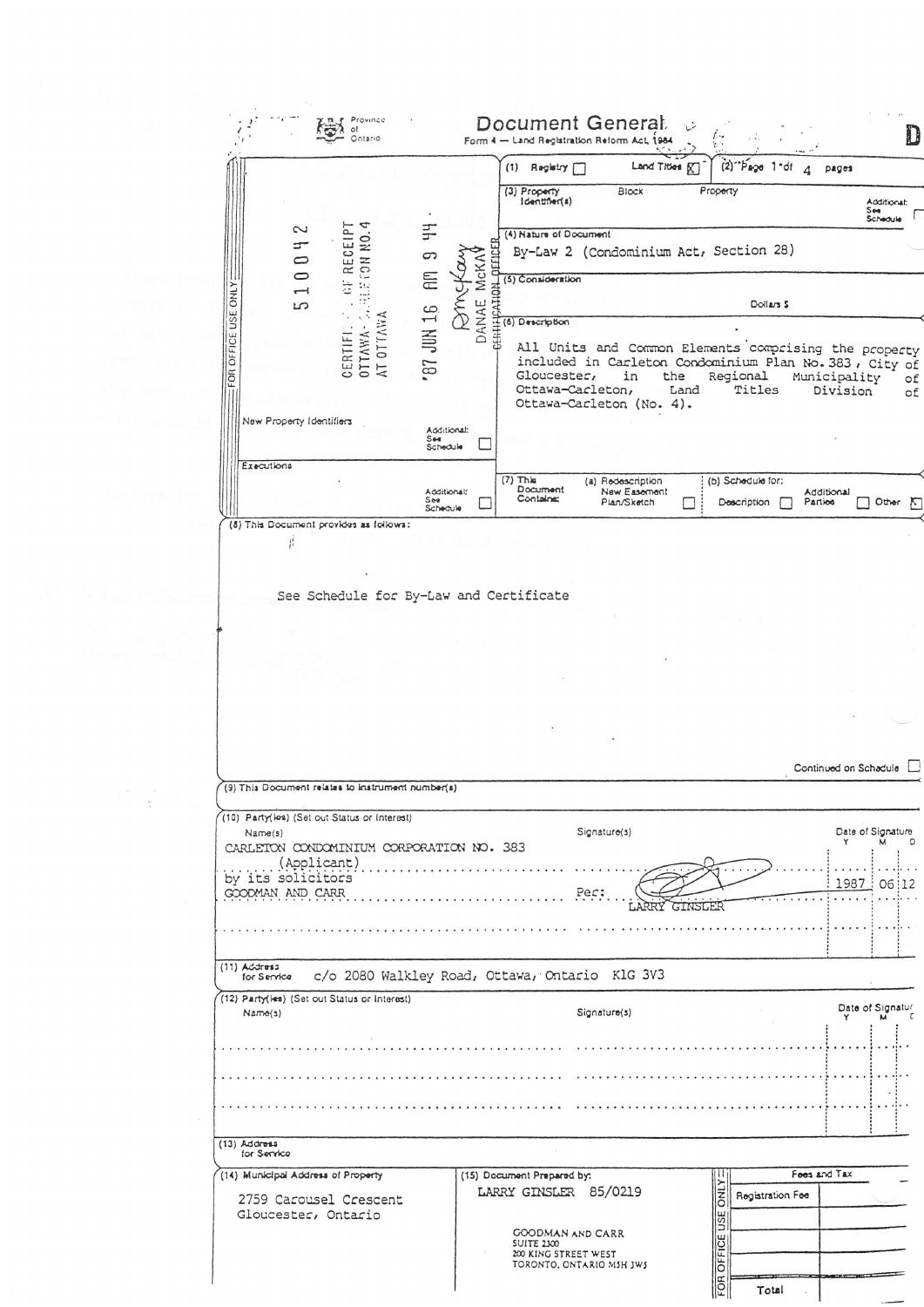## THE CONDOMINIUM ACT, 1980

## CERTIFICATE

CARLETON CONDOMINIUM CORPORATION NO. 383 hereby certifies that the By-Law Number 2 attached hereto was made in accordance with the Condominium Act, 1980, being Chapter 84 of the Revised Statutes of Ontario, 1980, and any amendments thereto, the declaration and the by-laws of the corporation, and that the said By-Law Number 2 has not been amended and is in full force and effect.

DATED at the City of Ottawa, in the Regional Municipality of Ottawa-Carleton, this 10th day of June , 1987.

CARLETON CONDOMINIUM CORPORATION NO. 383

Per: Dinu allers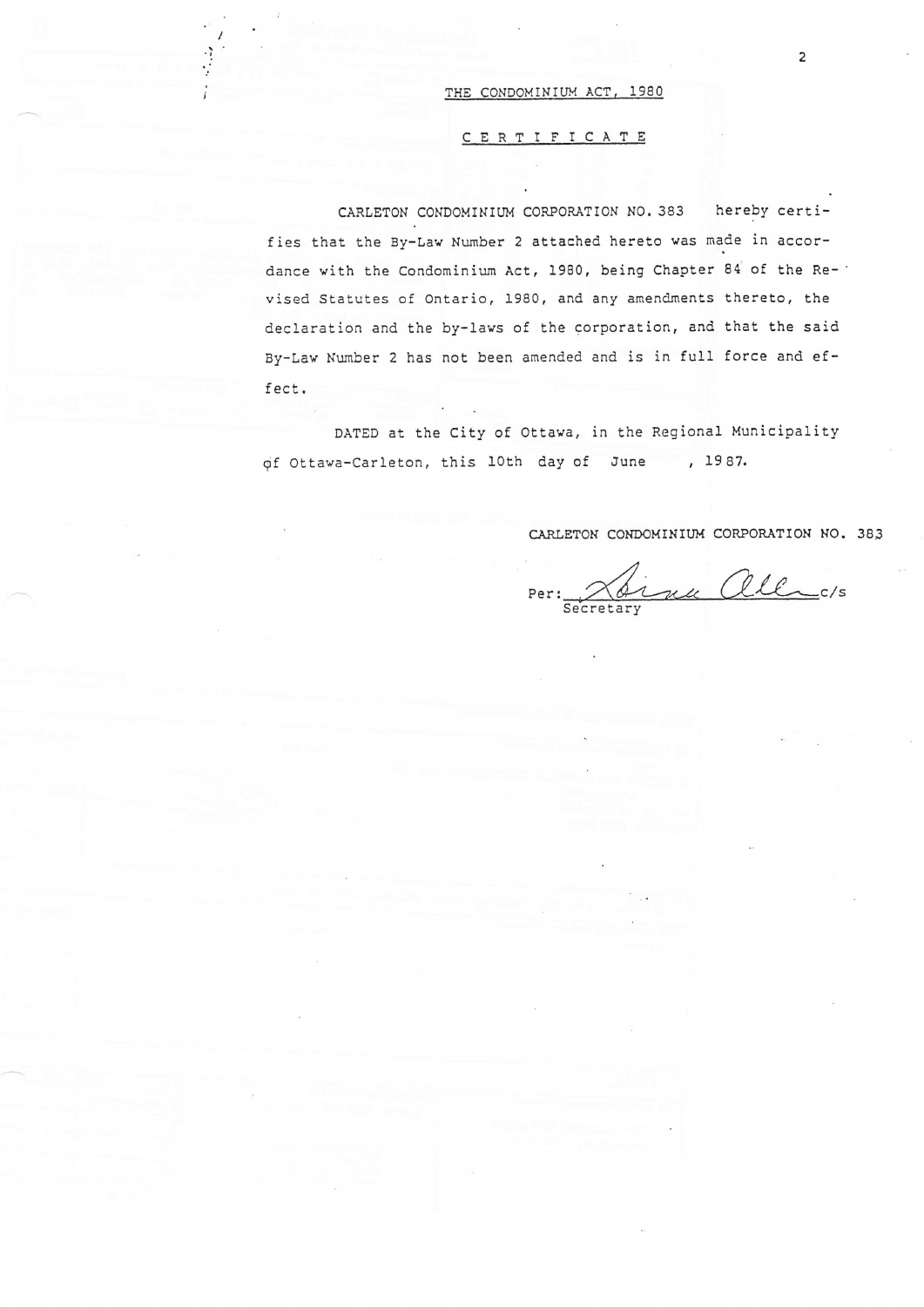Be it enacted as By-Lav 2 of CARLEToN CONDOMINIUM CoRPORA-TION NO. 383 (hereinafter referred to as the "corporation") as fol lovs :

't I

The Directors of the corporation may from time to time:

(a) borrow money on the credit of the corporation; (b) charge, mortgage, hypothecate or pledge aII or any of the real or personal property of the corporation, including book debts and unpaid calls, rights, powers, franchises and undertakings, to secure any such securities or any noney. borroved, or other debts, or any obligation or Iiability of the corporation;

(c) delegate to such one or more of the Officers and Directors of the corporation as.may be designated by the Directors all or any of the povers conferred by the foregoing clauses of this by-lav to such extent and in such manner as the Directors shall determine at the time of such delegation;

(d) give indemnities to any Director or other person who has undertaken or is about to undertake any liability on behalf of the corporation or any corporation controlled by it, and secure any such Director or other person against loss by giving him by way of security a mortgage or charge upon the vhole or any part of the real and personal property, undertaking and rights of the corporation.

The foregoing By-Law 2 is hereby passed by the Directors of the corporation pursuant to the Condominium Act of Ontario as evidenced by the respective signatures hereto of all the Directors.

 $\overline{3}$